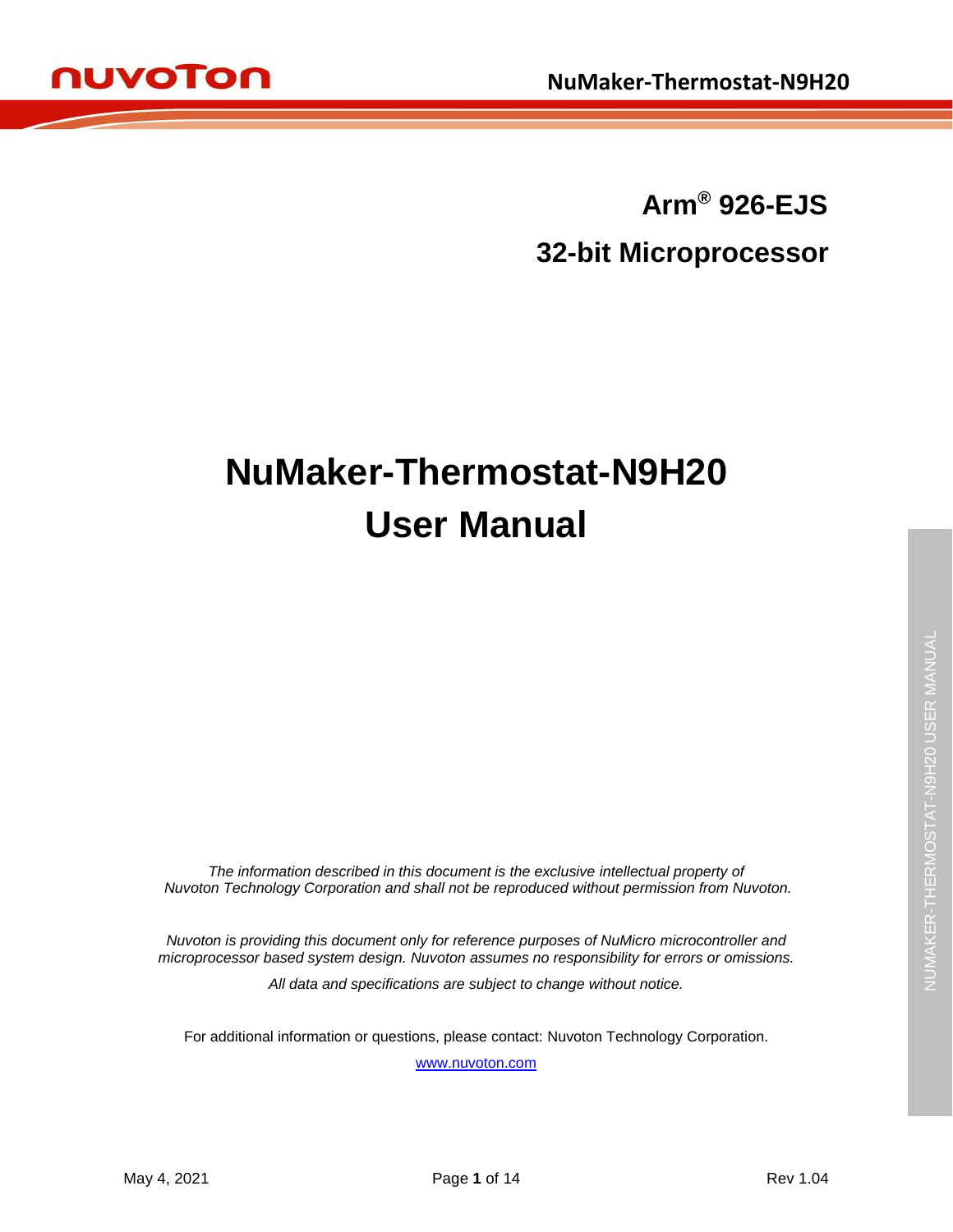| <b>Table of Contents</b> |  |  |  |
|--------------------------|--|--|--|
| 1.                       |  |  |  |
| $\mathbf{2}$             |  |  |  |
|                          |  |  |  |
| 3                        |  |  |  |
|                          |  |  |  |
|                          |  |  |  |
|                          |  |  |  |
|                          |  |  |  |
|                          |  |  |  |
|                          |  |  |  |
| 5                        |  |  |  |
|                          |  |  |  |
|                          |  |  |  |
|                          |  |  |  |
|                          |  |  |  |
|                          |  |  |  |
|                          |  |  |  |
|                          |  |  |  |
|                          |  |  |  |
|                          |  |  |  |
|                          |  |  |  |
| 7                        |  |  |  |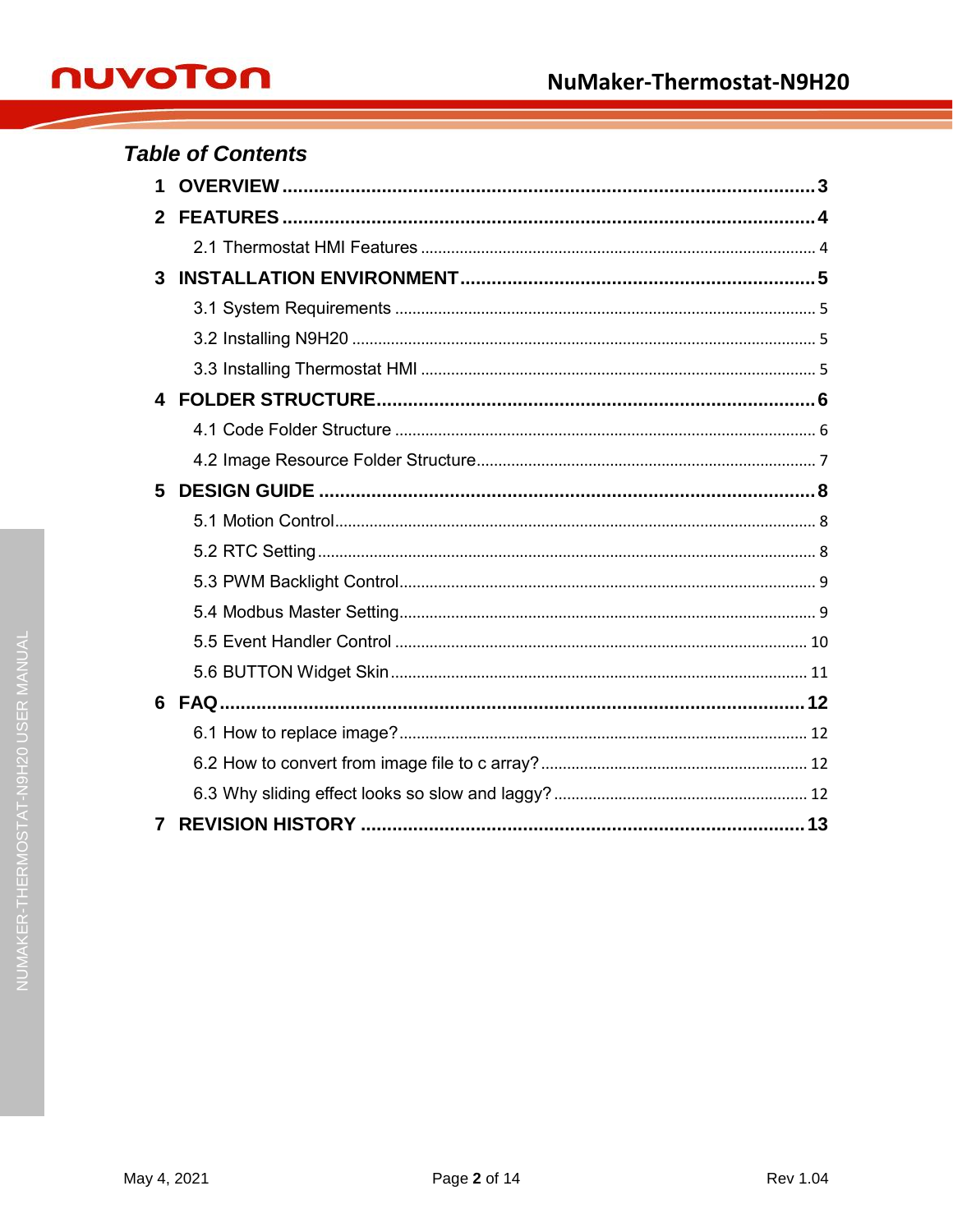## nuvoTon

## <span id="page-2-0"></span>**1 OVERVIEW**

NuMaker-Thermostat-N9H20 is a GUI reference implementation for thermostat HMI.

This reference implemenation is based on the Nuvoton N9H20 series general-purpose microprocessor N9H20K3 (with 8MB DDR) or N9H20K5 (with 32MB DDR) to implement thermostat HMI by emWin GUI library. In addition to the Thermostat HMI, it also supports Modbus Master RTU protocol to communicate and control Modbus Slave devices.



Figure 1-1 Thermostat HMI Temperature Control Menu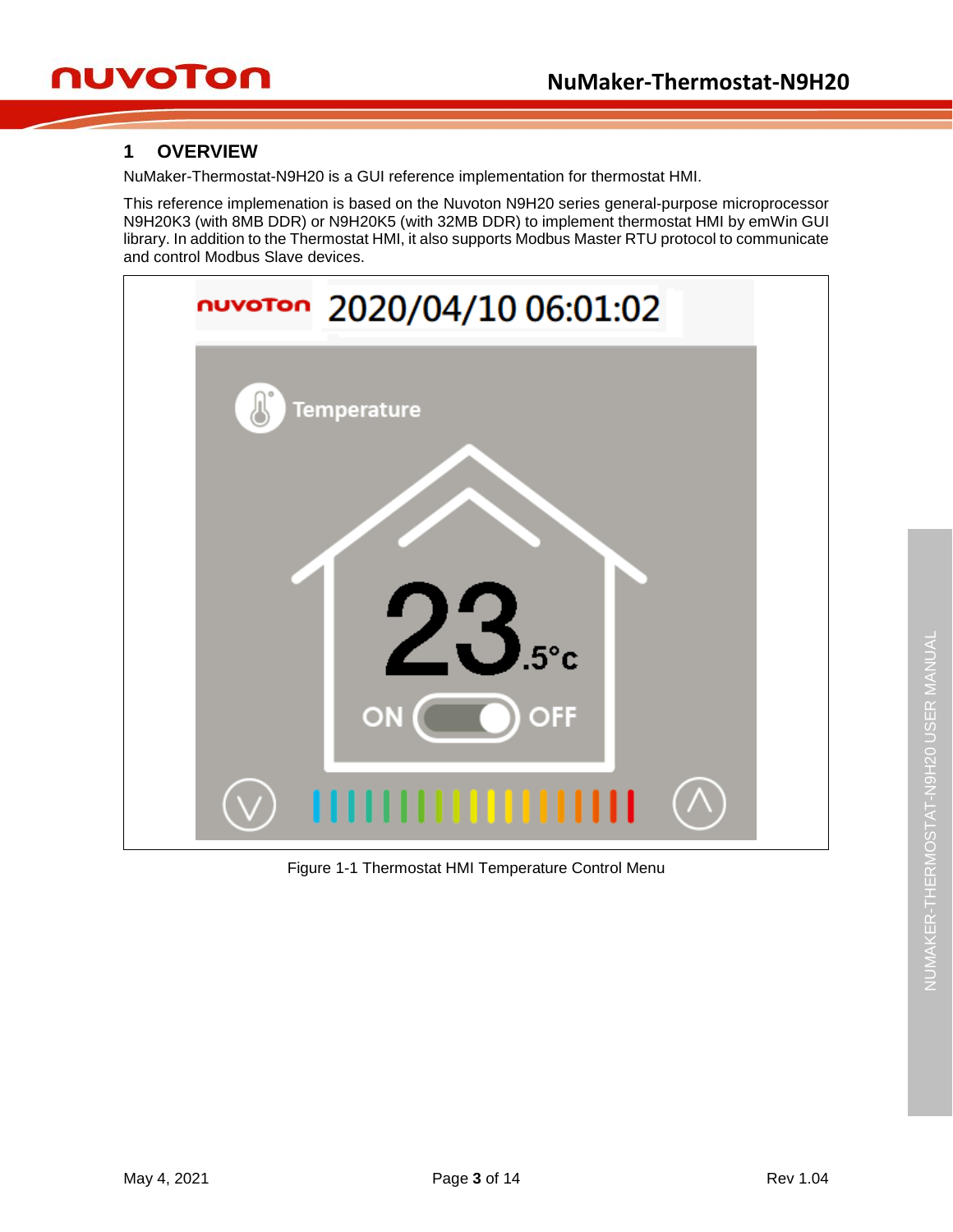## nuvoTon

## <span id="page-3-0"></span>**2 FEATURES**

#### <span id="page-3-1"></span>**2.1 Thermostat HMI Features**

- **Supports SEGGER licensed emWin GUI library**
- Supports capacitive touch via I<sup>2</sup>C interface
- Supports high quality and contrast IPS LCD panel with resolution up to 480 x 480
- Supports simulated RS485 via high speed UART
- Supports Modbus Master RTU protocol
- Supports motion effect (slide to left or right) of three menus, as shown below.



Figure 2-1 Three Sliding Menus (Mode, Temperature and Calendar)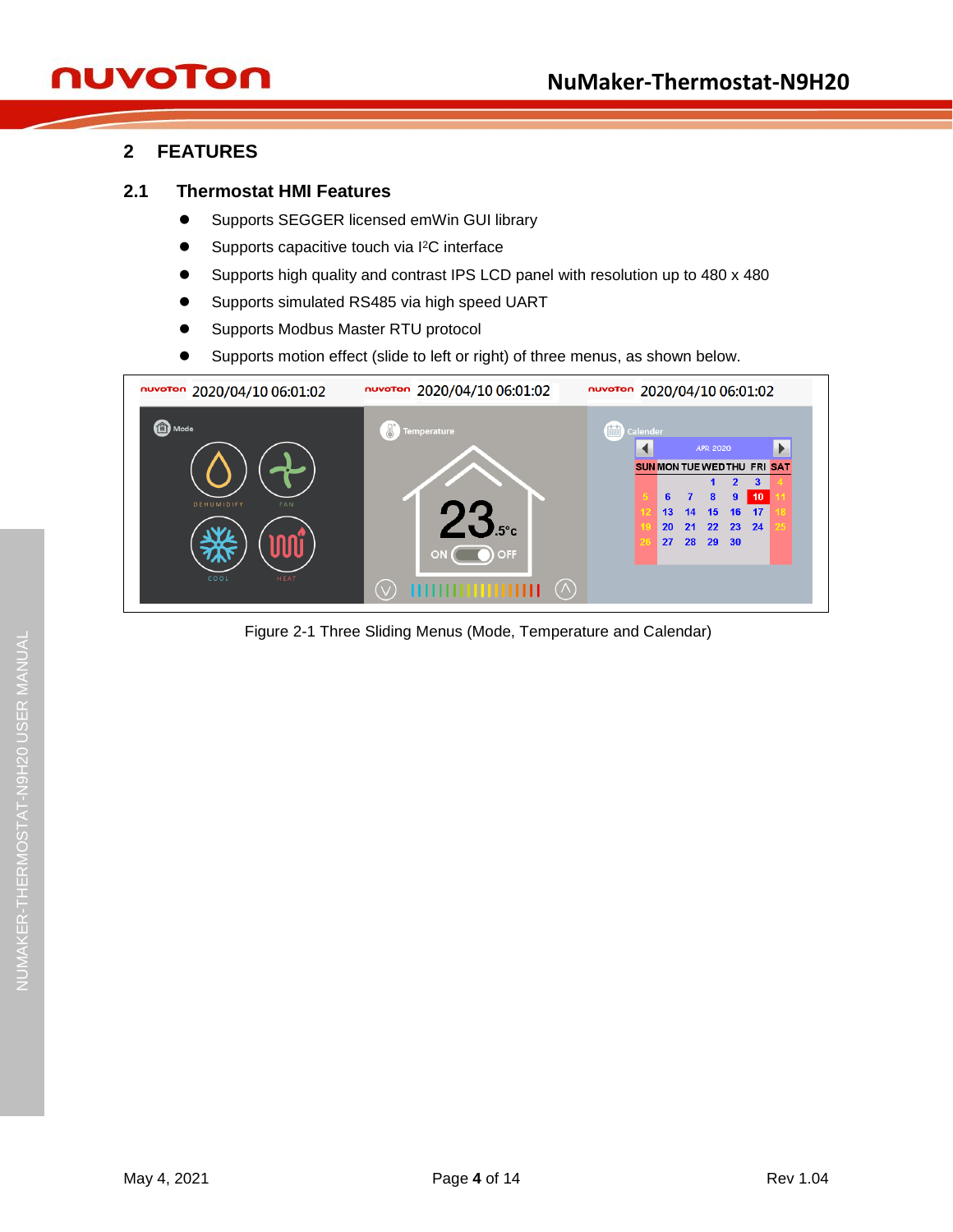### <span id="page-4-0"></span>**3 INSTALLATION ENVIRONMENT**

#### <span id="page-4-1"></span>**3.1 System Requirements**

- KEIL MDK V5.xx and above with Plus or Professional edition license or NuEclipse (GCC)
- Nuvoton N9H20K3 or N9H20K5 480 x 480 thermostat demo board
- Modbus Slave device M487 (optional)
- Modbus Slave device PZEM-003 (optional)

#### <span id="page-4-2"></span>**3.2 Installing N9H20**

First, download the latest N9H20 BSP from [https://github.com/OpenNuvoton/N9H20\\_emWin\\_NonOS,](https://github.com/OpenNuvoton/N9H20_emWin_NonOS) and unzip *N9H20\_emWin\_NonOS-master.zip* to a working folder, e.g., unzip it to the path *C:\N9H20*, where *N9H20* is the working folder.

| $\blacksquare$ > This PC > Windows (C:) > N9H20 |  |
|-------------------------------------------------|--|
| N9H20_emWin_NonOS-master.zip                    |  |

Figure 3-1 N9H20 BSP File Name and Working Folder

The detailed information of N9H20 BSP *N9H20 Readme* and emWin library *UM03001\_emWin* can be found in *N9H20\_emWin\_NonOS-master* and *N9H20\_emWin\_NonOSmaster\BSP\ThirdParty\emWin\Doc* respectively.

### <span id="page-4-3"></span>**3.3 Installing Thermostat HMI**

First, download the latest *SW\_N9H20\_Thermostat\_HMI\_Example\_V1.5.zip* from [https://www.nuvoton.com/resource-download.jsp?tp\\_GUID=EC0120200305164244](https://www.nuvoton.com/resource-download.jsp?tp_GUID=EC0120200305164244) and unzip to the BSP sample path *N9H20\_emWin\_NonOS-master\BSP\SampleCode\emWin*.

Then, open thermostat project *ThermostatDemo.uvproj* under *N9H20\_emWin\_NonOSmaster\BSP\SampleCode\emWin\ThermostatDemo\KEIL* and start compiling. The executable binary *conprog.bin* is under *N9H20\_emWin\_NonOS-master\BSP\SampleCode\emWin\ThermostatDemo\Bin*.

Next, connect USB cable between computer and N9H20 and power on. Then, copy *conprog.bin* to NAND1-1 USB disk. Finally, remove USB disk safely and reboot N9H20.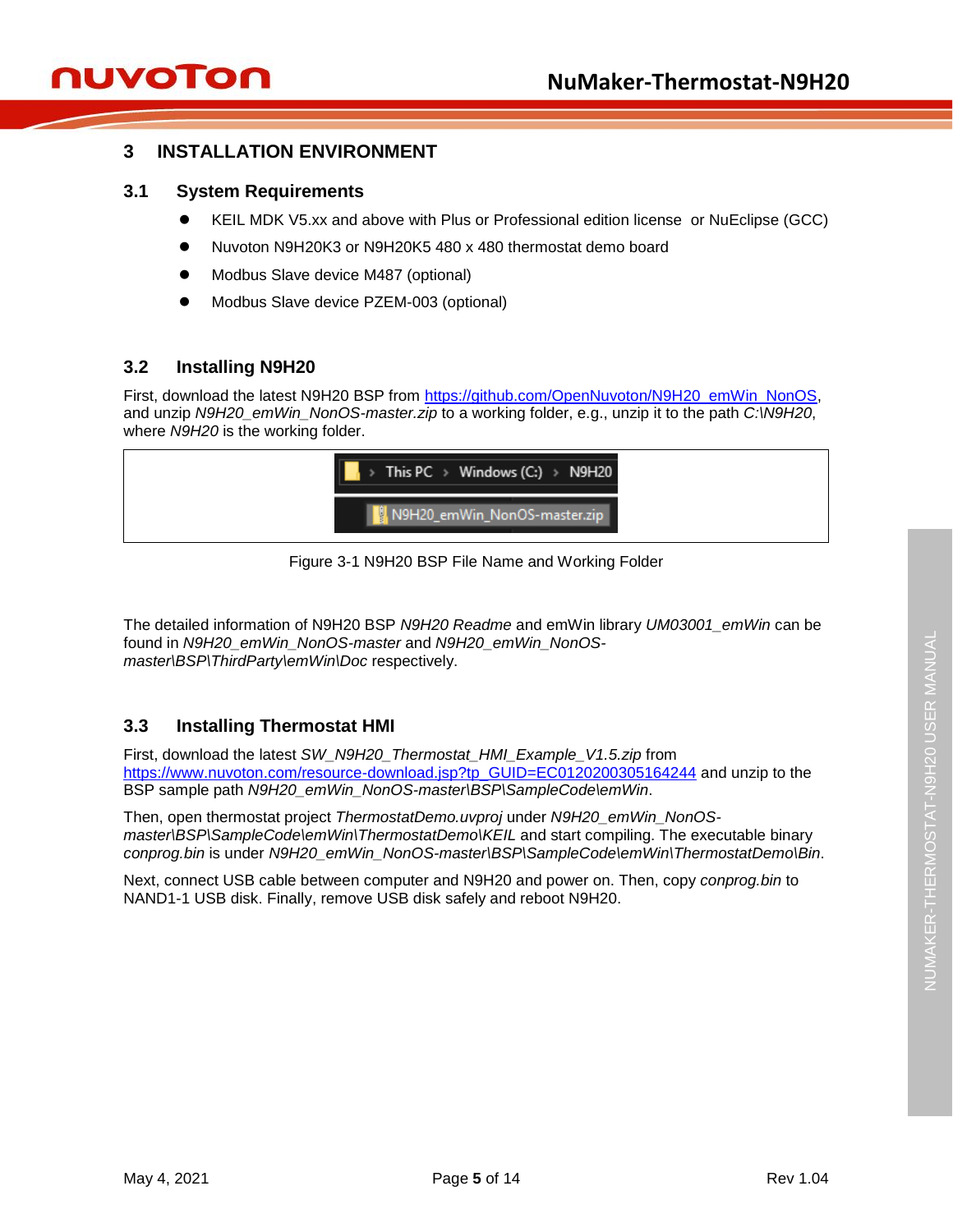## <span id="page-5-0"></span>**4 FOLDER STRUCTURE**

#### <span id="page-5-1"></span>**4.1 Code Folder Structure**

The content of *SW\_N9H20\_Thermostat\_HMI\_Example\_V1.5.zip* is described as follows.

| Folder         | Description                                                                         |  |  |
|----------------|-------------------------------------------------------------------------------------|--|--|
|                | Base folder                                                                         |  |  |
| ThermostatDemo | main.c is platform related initilizations                                           |  |  |
| Application    | Thermostat code and image folder, image folder will describe in the next<br>chapter |  |  |
|                | Thermostat.c is entry point of thermostat GUI                                       |  |  |
|                | Pre-built binaries folder                                                           |  |  |
|                | conprog.bin is Thermostat execution file                                            |  |  |
| <b>Bin</b>     | N9H20K5_NVT_NAND_D395T9375V0_480x480.bin is NAND<br>NVTLoader for 480 x 480         |  |  |
|                | PACKET_RGB565_size480x480.bin is RGB565 logo for 480 x<br>480 LCD                   |  |  |
|                | UART_RS485_ID_2.bin is M487 Modbus Slave execution file<br>(optional)               |  |  |
|                | Root folder                                                                         |  |  |
| Root           | Changelog is Thermostat reference code change history                               |  |  |
| GCC            | Eclipse project folder                                                              |  |  |
| KEIL           | Arm Keil MDK project folder                                                         |  |  |
|                | Display and user-defined emWin setting folder                                       |  |  |
|                | GUIConf2.c is emWin memory pool setting file                                        |  |  |
| <b>LCD</b>     | LCDConf2.c is emWin display and multiple buffers driver                             |  |  |
|                | N9H20_EFFECT is platform effect library                                             |  |  |
|                | N9H20_VPOST_D395T9375V0_480x480 is 480 x 480 display<br>driver                      |  |  |
|                | Modbus Master folder                                                                |  |  |
| ModBus_Master  | ModbusMaster.c is Modbus Master source code                                         |  |  |
|                | RS485_UART.c is N9H20 UART + RS485 source code                                      |  |  |
|                | Touch folder                                                                        |  |  |
| Touch          | FT6336.h is FT6336 capacitive touch driver                                          |  |  |
|                | N9H20TouchPanel.c is capacitive touch driver for FT6336                             |  |  |
|                | N9H20TouchPanel.h is touch valid range definition                                   |  |  |

Table 4-1 Thermostat HMI Folder Structure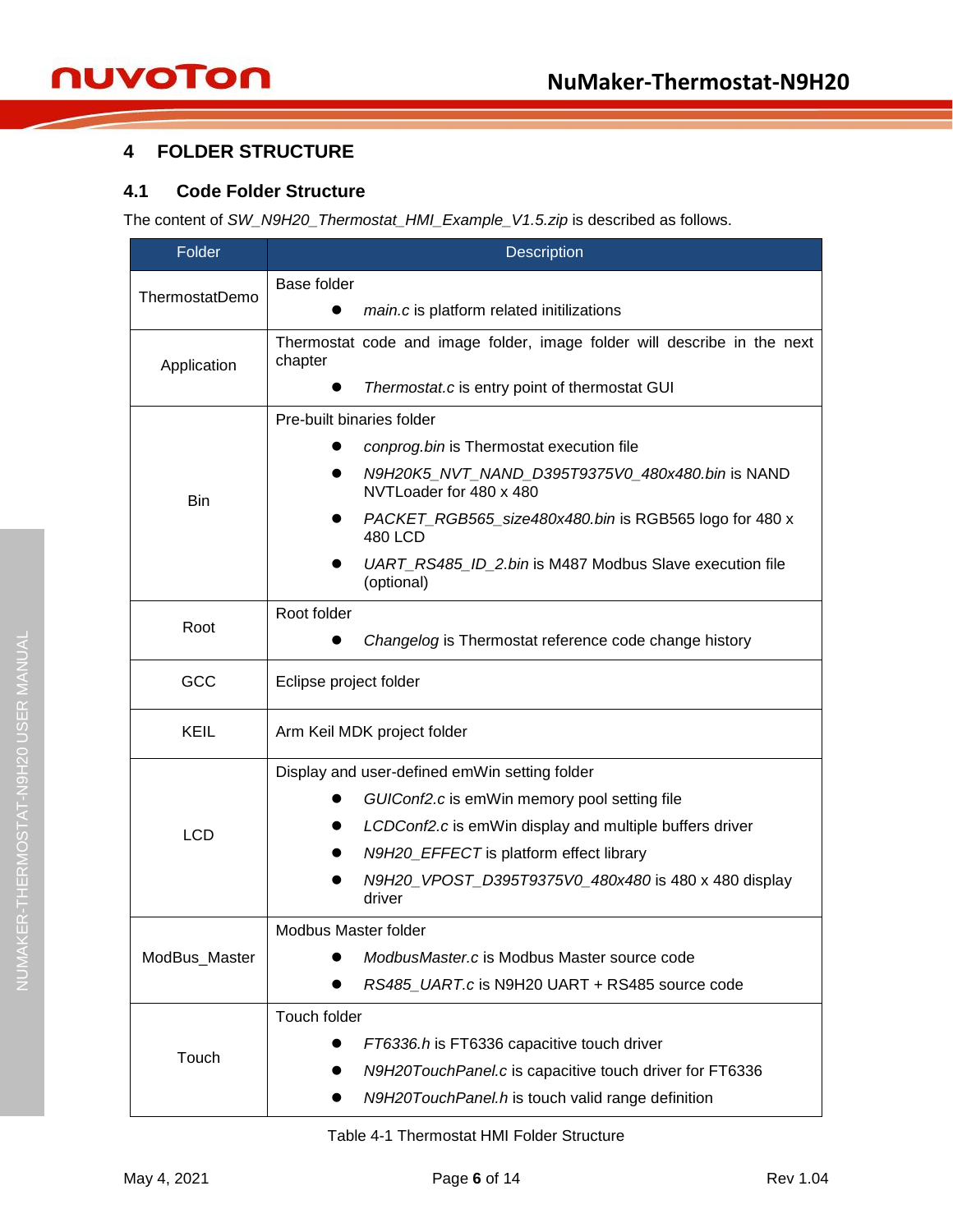## <span id="page-6-0"></span>**4.2 Image Resource Folder Structure**

The *Application* folder contains image and converted c array.

| Folder            | Description                           |  |  |  |
|-------------------|---------------------------------------|--|--|--|
|                   | Common bitmap                         |  |  |  |
|                   | off1 is button off                    |  |  |  |
| Common            | on1 is button on                      |  |  |  |
|                   | onoffselect1 is text on/off           |  |  |  |
|                   | Heading (title bar) bitmap            |  |  |  |
| Heading           | logo is company logo                  |  |  |  |
|                   | Menu 1 bitmap                         |  |  |  |
|                   | cool1 is background                   |  |  |  |
|                   | cool1disable1 is button disable       |  |  |  |
|                   | dehumidify1 is background             |  |  |  |
|                   | dehumidify1disable1 is button disable |  |  |  |
|                   | fan1 is background                    |  |  |  |
| Menu1             | fan1disable1 is button disable        |  |  |  |
|                   | heat1 is background                   |  |  |  |
|                   | heat1disable1 is button disable       |  |  |  |
|                   | menu1 is background                   |  |  |  |
|                   | menu1back1 is button back             |  |  |  |
|                   | menu1down1 is button down             |  |  |  |
|                   | menu1up1 is button up                 |  |  |  |
|                   | Menu 2 bitmap                         |  |  |  |
|                   | menu2 is background                   |  |  |  |
| Menu <sub>2</sub> | menu2back1 is button back             |  |  |  |
|                   | menu2down1 is button down             |  |  |  |
|                   | menu2up1 is button up                 |  |  |  |
|                   | Menu 3 bitmap                         |  |  |  |
| Menu <sub>3</sub> | menu3 is background                   |  |  |  |
|                   | menu3back1 is button back             |  |  |  |

Table 4-2 Thermostat HMI Images Folder Structure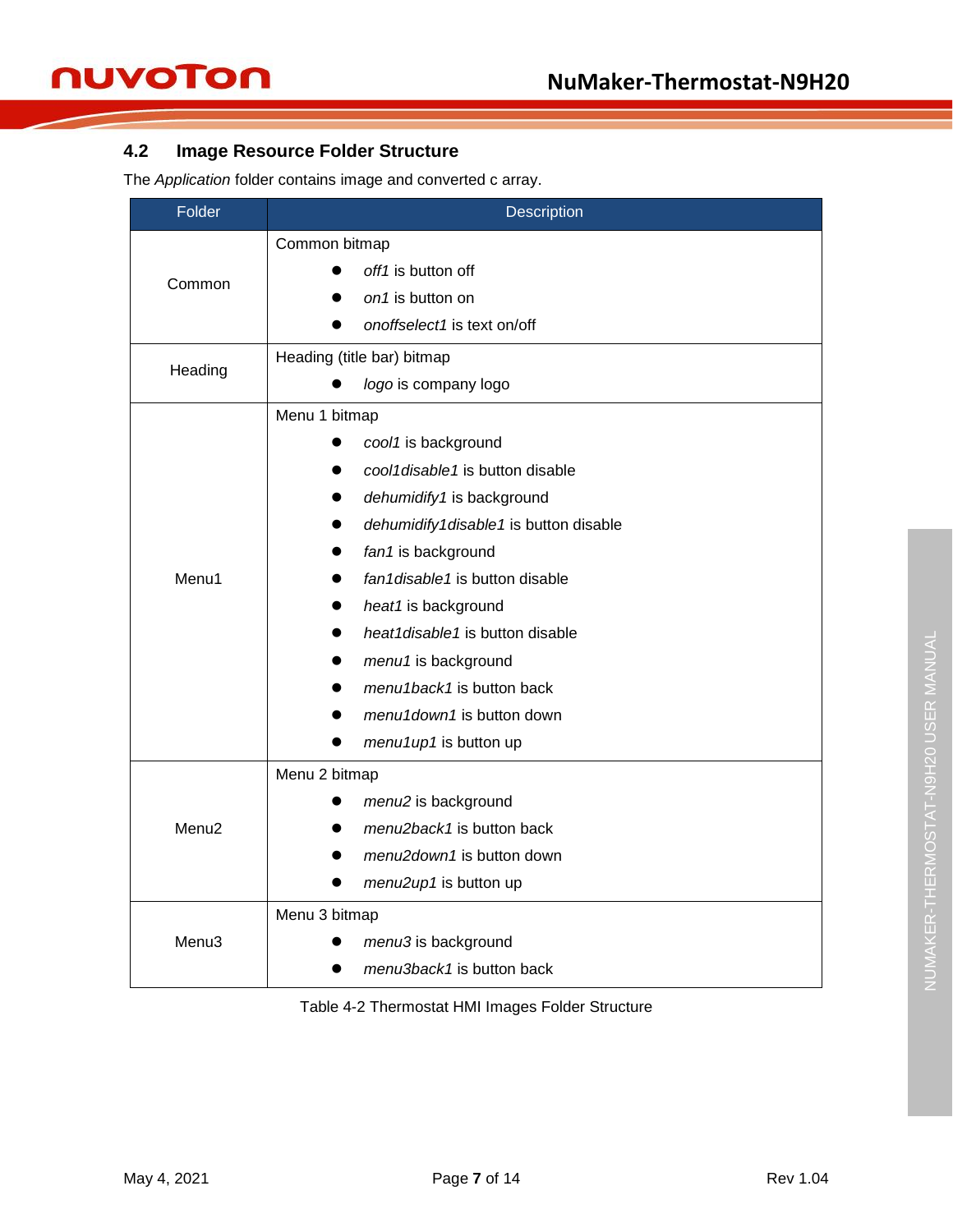## <span id="page-7-0"></span>**5 DESIGN GUIDE**

The Thermostat reference implementation guide assumes that you already have a mature knowledge of the following:

- IDE operation for editing and compiling
- The C programming language, how to use linker and C compiler
- The N9H20 Non-OS BSP programming knowledge
- The basic emWin programming knowledge

#### <span id="page-7-1"></span>**5.1 Motion Control**

The NuMaker-Thermostat-N9H20 utilizes 480 x 480 LCM to display for thermostat and has three menus for sliding motion effects. The motion support needs to be enabled before it can be used.

```
// 1 or enable; 0 for disable motion effect
```

```
WM_MOTION_Enable(1);
```
You can achieve horizontal movability for a window that can be created with the creation flag called WM\_CF\_MOTION\_X.

```
// Create window with motion flag
```

```
WM_CreateWindowAsChild(..., WM_CF_MOTION_X, ...);
```
You can set motion range for a window by assigning the value of the elements SnapX.

```
// horizontal motion range is LCD width
```
Snap $X = 480$ ;

#### <span id="page-7-2"></span>**5.2 RTC Setting**

The NuMaker-Thermostat-N9H20 utilizes RTC to count time information.

```
// Declare a RTC, and set default time information.
```

```
RTC_Init();
```
Set the default time information and write to RTC.

```
RTC_TIME_DATA_T sCurTime;
sCurrime.u32Year = 2020;sCurTime.u32cMonth = 4;
sCurTime.u32cDay = 10;
sCurTime.u32cHour = 6;
```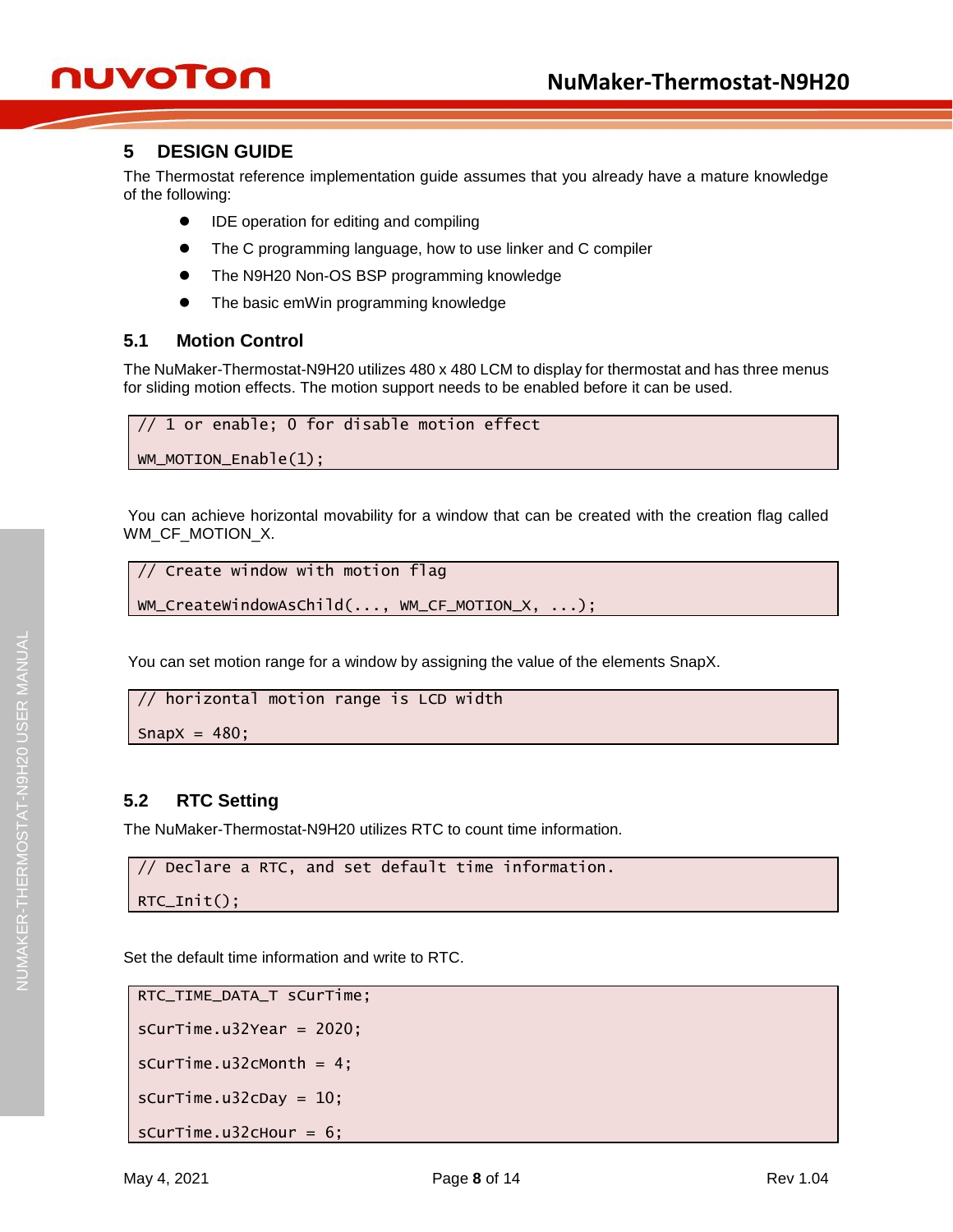```
sCurTime.u32cMinute = 30;
```

```
sCurTime.u32cSecond = 50;
```

```
RTC_Write(RTC_CURRENT_TIME, &sCurTime);
```
## <span id="page-8-0"></span>**5.3 PWM Backlight Control**

The NuMaker-Thermostat-N9H20 utilizes PWM to control backlight.

```
// Declare a PWM and its frequency and level.
PWM_Open();
PWM_TIME_DATA_T sPt;
sPt.fFrequency = 1000;
/* High Pulse period : Total Pulse period = 1 : 100 */
sPt.u8HighPulseRatio = s_u8BLValue;
/* Set PWM Timer 0 Configuration */
PWM_SetTimerClk(PWM_TIMER0,&sPt);
```
### <span id="page-8-1"></span>**5.4 Modbus Master Setting**

The NuMaker-Thermostat-N9H20 utilizes high speed UART to control RS485. The Modbus Master RTU protocol is used to read Modbus Slave device to read temperature and on/off LED.

The RS485 needs Tx, Rx and RTS pin.

```
// Init GPIO PD.3 for nRTS control RS485
outp32(REG_GPDFUN, inp32(REG_GPDFUN) & ~0x00C0);
gpio_setportval(GPIO_PORTD, 0x8, 0x8);
gpio_setportpull(GPIO_PORTD, 0x8,0x8);
gpio_setportdir(GPIO_PORTD, 0x8, 0x8);
// For Uart-0 (GPD.1 --> TX, GPD.2 --> RX)
outp32(REG_GPDFUN, (inp32(REG_GPDFUN) & ~0x03C) | 0x14);
```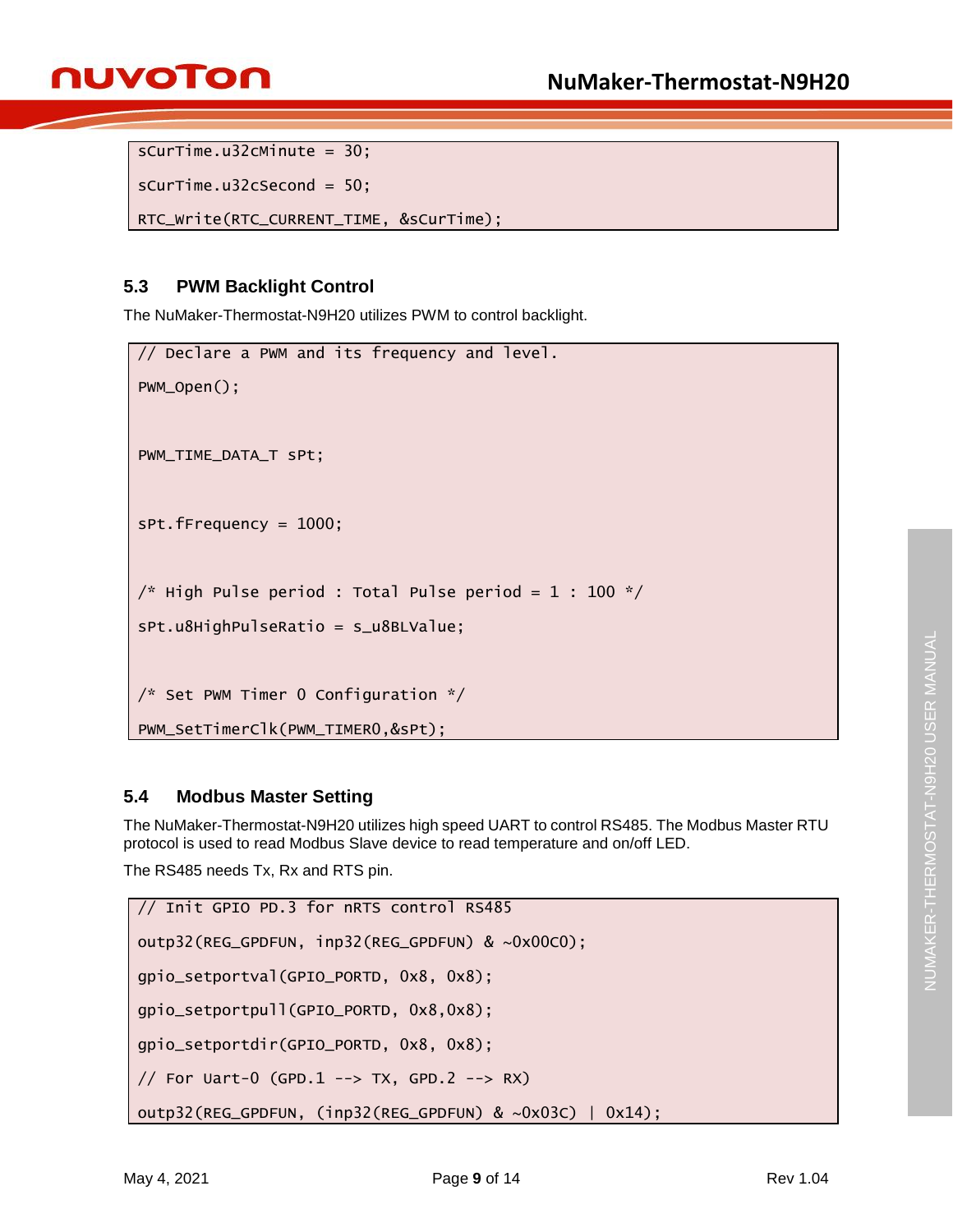## nuvoTon

Set the baud rate, parity check, data bit and stop bit.

**Note:** Modbus Slave device needs to set the same values with Modbus Master.

```
WB_UART_T uart;
uart.uiBaudrate = 9600;
uart.uiParity = WB_PARITY_NONE;
uart.uiDataBits = WB_DATA_BITS_8;
uart.uiStopBits = WB_STOP_BITS_2;
```
#### <span id="page-9-0"></span>**5.5 Event Handler Control**

The NuMaker-Thermostat-N9H20 utilizes emWin event handler for button operation.

The following events are sent from a BUTTON widget to its parent window:

| Message                                              | <b>Description</b>       |
|------------------------------------------------------|--------------------------|
| WM NOTIFICATION CLICKED                              | BUTTON has been clicked. |
| WM NOTIFICATION_RELEASED   BUTTON has been released. |                          |

Table 3 emWin BUTTON Widget Notification Codes

The symbols GUI\_ID\_BUTTON0 ~ GUI\_ID\_BUTTON9 define IDs that are used to make BUTTON widgets distinguishable from creation.

```
// Create a BUTTON widget
BUTTON_CreateUser(..., GUI_ID_BUTTON0, ...);
// Once BUTTON widget be clicked, WM_NOTIFICATION_CLICKED will be called
// Then you can check ID and do the next action
...
case WM_NOTIFICATION_CLICKED:
// Check which ID
if (Id == GUI_ID_BUTTON0+5){
// Do related action
}
```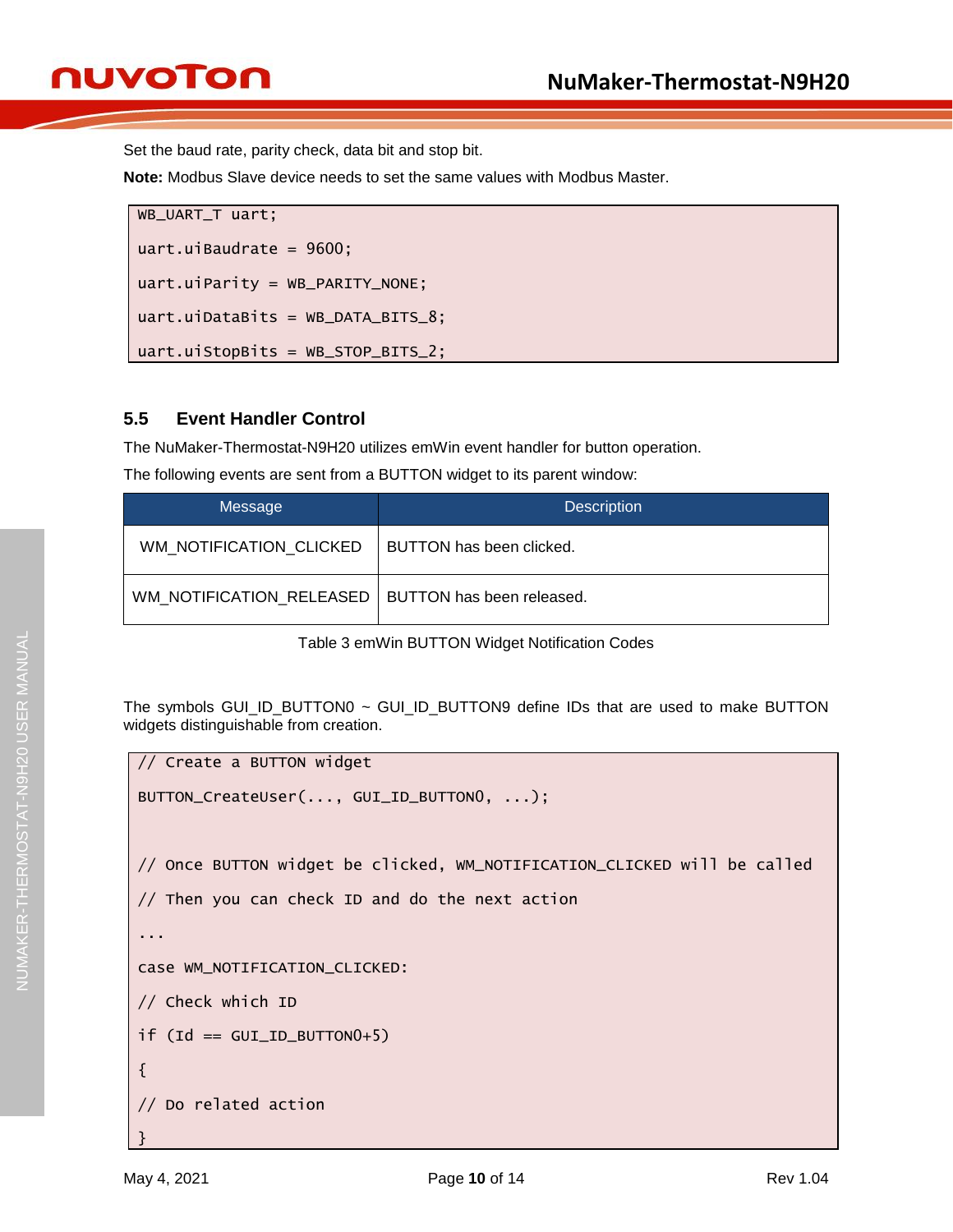#### <span id="page-10-0"></span>**5.6 BUTTON Widget Skin**

You can change the appearance of widget. The method allows changing the look by using a dedicated bitmap which defines how the widgets are rendered.

The default emWin BUTTON widget skin is as follows.

|--|

Figure 5-1 Default emWin BUTTON Widget Skin

After changing the BUTTON widget skin, the button is changed as follows.



Figure 5-2 User Replaced Default BUTTON Widget Appearance to a Bitmap

| // Create a default BUTTON widget                                     |  |  |  |
|-----------------------------------------------------------------------|--|--|--|
| BUTTON_CreateUser();                                                  |  |  |  |
| // Then, register a callback function _ButtonSkinMenu1 to change skin |  |  |  |
| BUTTON_SetSkin(, _ButtonSkinMenu1);                                   |  |  |  |
|                                                                       |  |  |  |
| // In callback function draw bitmap case                              |  |  |  |
| Case WIDGET_ITEM_DRAW_BITMAP:                                         |  |  |  |
| // To change skin                                                     |  |  |  |
| $GUI_DrawBitmap();$                                                   |  |  |  |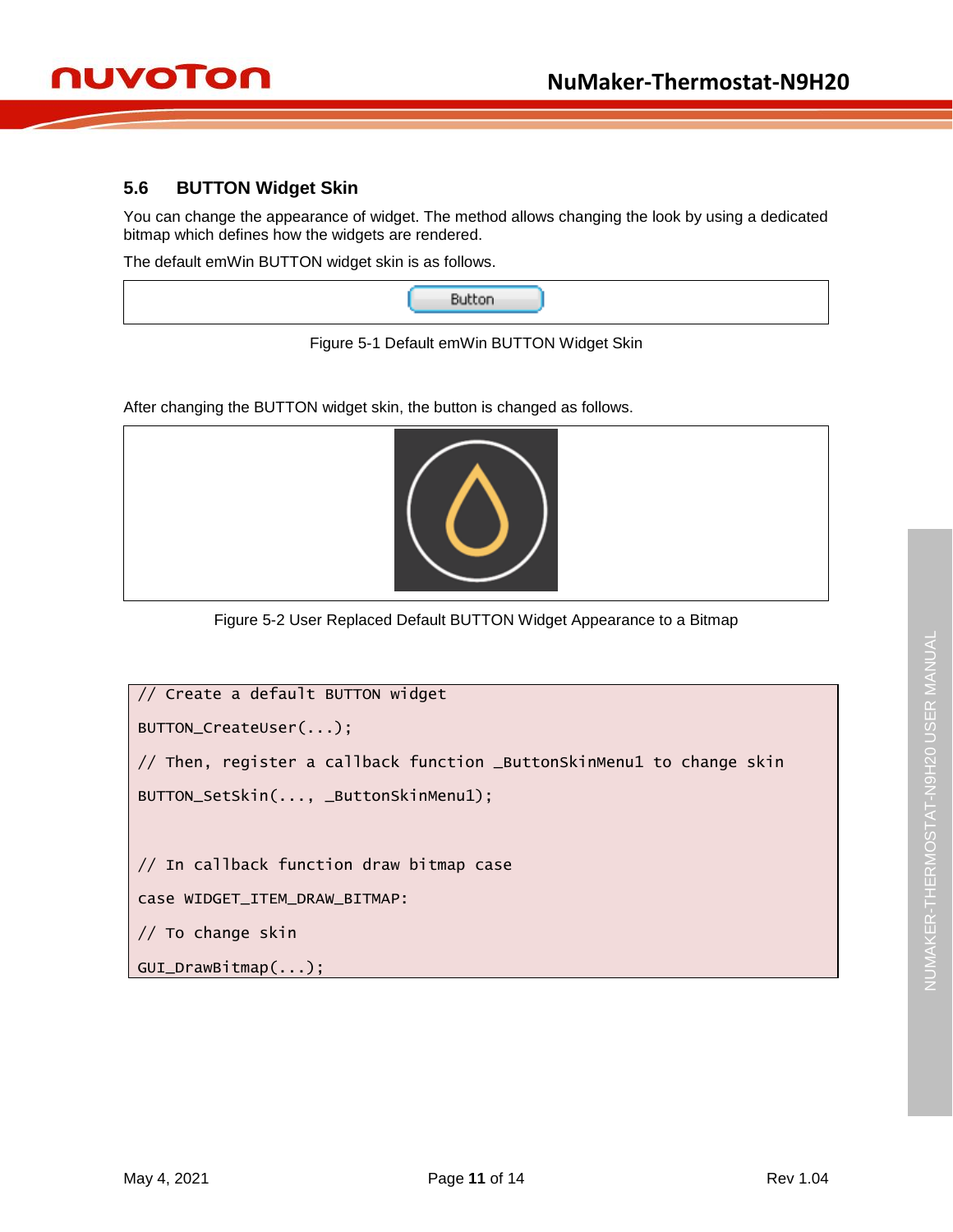### <span id="page-11-0"></span>**6 FAQ**

#### <span id="page-11-1"></span>**6.1 How to replace image?**

Use the sample width and height image and convert to c array. For example, you have a new *menu3.bmp*. Then, convert it to *menu3.c* and replace the original *menu3.c* and re-compile the project.

**Note:** The image file name, width and height need to be the same as the Thermostat's image.

#### <span id="page-11-2"></span>**6.2 How to convert from image file to c array?**

In section 4.2, Thermostat contains an image file and converted c array. You can use emWin tool *BmpCvtNuvoton.exe* to open the image file and save it as .c and its format is High color (565), red and blue swapped.

**Note:** Make sure to utilize the latest emWin version. (>= V5.48)

#### <span id="page-11-3"></span>**6.3 Why sliding effect looks so slow and laggy?**

It is caused by enabling the Modbus function. Disable the function if no Modbus Slave devices are connected to thermostat.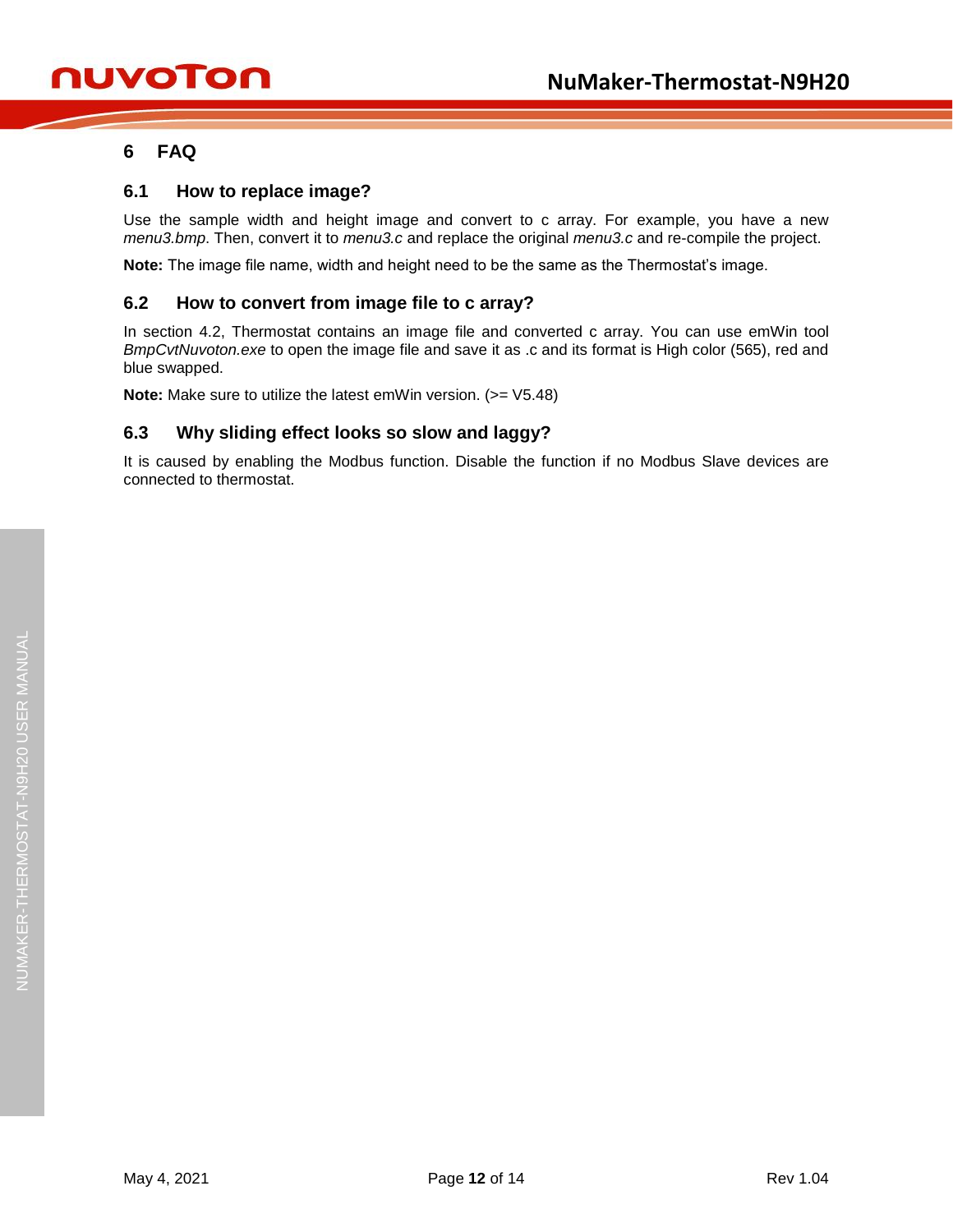## <span id="page-12-0"></span>**7 REVISION HISTORY**

| <b>Date</b> | <b>Revision</b> | <b>Description</b>                                   |  |
|-------------|-----------------|------------------------------------------------------|--|
| 2019.12.30  | 1.00            | Initially release.<br>1.                             |  |
|             |                 | Added Folder Structure.<br>1.                        |  |
| 2019.12.31  | 1.01            | 2.<br>Added Design Guide.                            |  |
|             |                 | Added FAQ.<br>3.                                     |  |
| 2020.02.18  | 1.02            | Supported N9H20K3.<br>1.                             |  |
| 2020.04.14  | 1.03            | Added Modbus Master.<br>1.                           |  |
| 2021.05.04  | 1.04            | Modified document file name.<br>1.                   |  |
|             |                 | Updated Overview and Installation Environment.<br>2. |  |